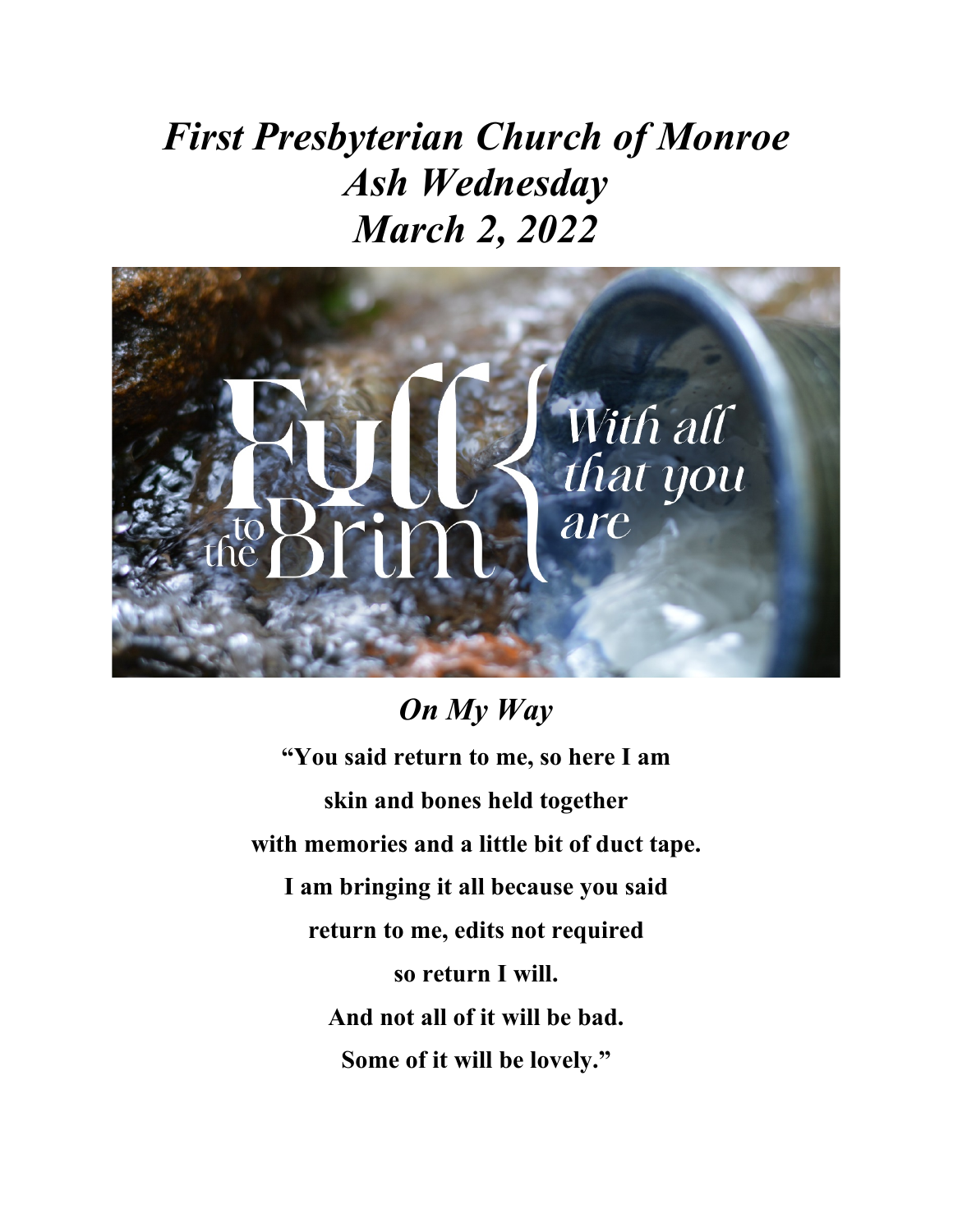

### God loves the real you—the messy, authentic, honest you.

God, I am so used to putting on a filter. I slide into different versions of myself based on the room I'm in, but I don't want to do that with you. I want to bring my full self, the one you created. Give me the strength to pull back the layers. Give me the strength to bring exactly who I am to you, knowing it is more than enough. Amen.

## **Gather in Silence**

## *"Nada Te Turbe/Nothing Can Trouble"*

*Na-da te tur-be, na-da te es-pan-te "*Noth-ing can trou-ble, noth-ing can fright-en*. Quien a Dios tie-ne na-da le fal-ta*  Those who seek God shall never go wanting. *Na-da te tur-be, na-da te es-pan-te* Noth-ing can trou-ble, noth-ing can fright-en*. So-lo Dios bas-ta.* God a-lone fills us.

## **Call to Worship**

"Even now, declares the Lord, return to me with all your heart." (Joel 2:12) **Roll up yoursleeves.** Let down your guard. **Come in from the storm.**  Make yourself at home. **Pull up to the table.** Release the tension in your jaw. Take a deep breath. Return to God with all your heart. **May it be so.**

## **Call to Confession**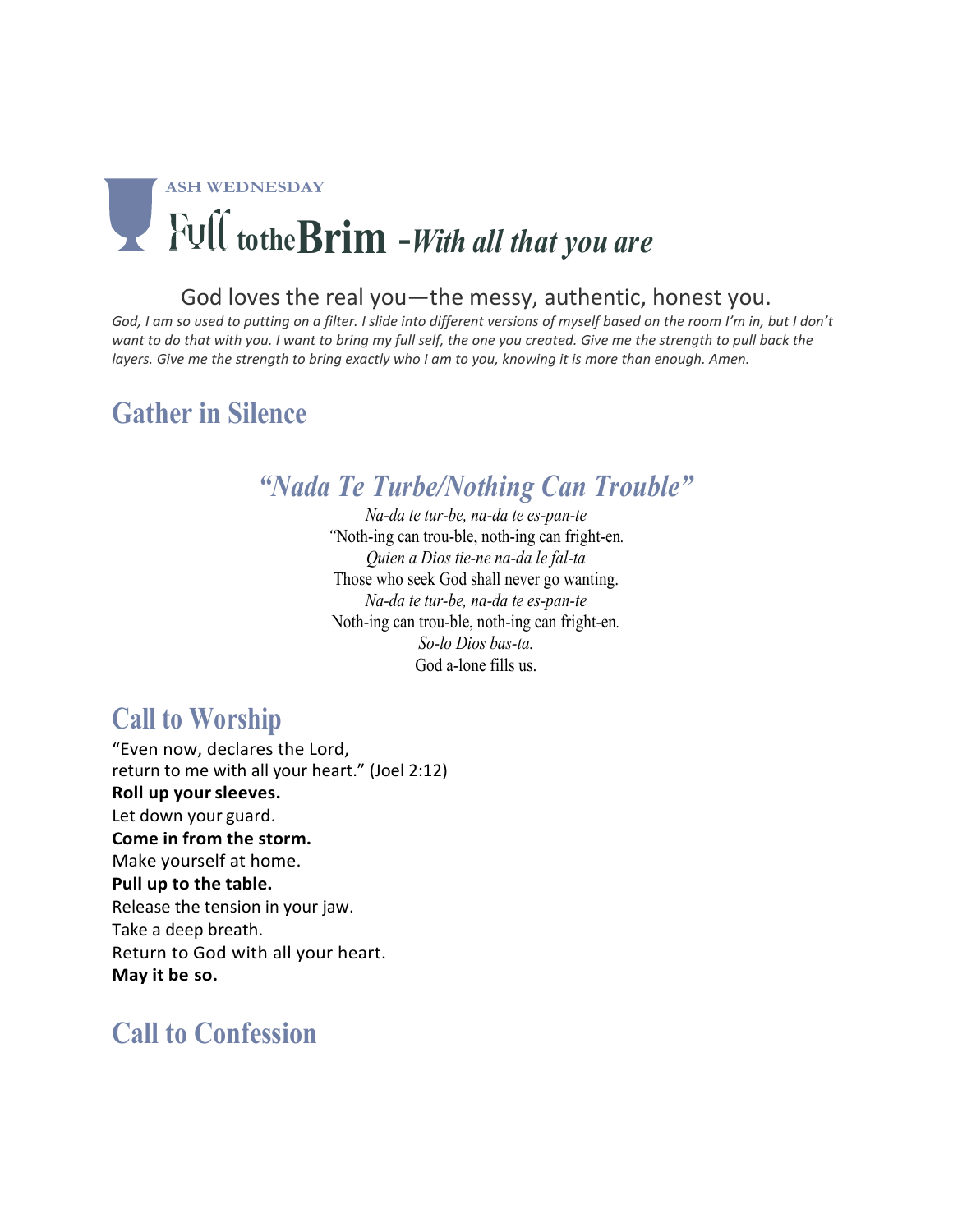## **Prayer of Confession** + **Words of Forgiveness**

**Holy God, we confess: we don't return to you fully. We share with you the pieces of our lives that are convenient. We put on different hats in different rooms. We forget that we are called, invited, and loved with all that we are— including our mess, our beauty, our faith, and our doubt. Forgive us, and give us hearts that long to return.**

Friend, God sees you. God hears you. God loves you. You are forgiven and claimed with all that you are. Rest in this good news.

### **Thanks be to God, amen.**

## *"My Soul is At Rest"*

*"My soul is at rest in God alone; my salvation comes from God."*

## **Prayer for Illumination**

Loving Creator, we are here, telling stories of dust. We are here, trying to shake the dust out of our ears so that we might hear you clearly. We are here, hoping that showing up is the first step in returning to you. Scoop us up in your embrace and carry us to a place of truth. Clear the fog that makes it hard to see. Clear the dust that makes it hard to hear. We are at the edge of our seats. We are listening for you. Amen.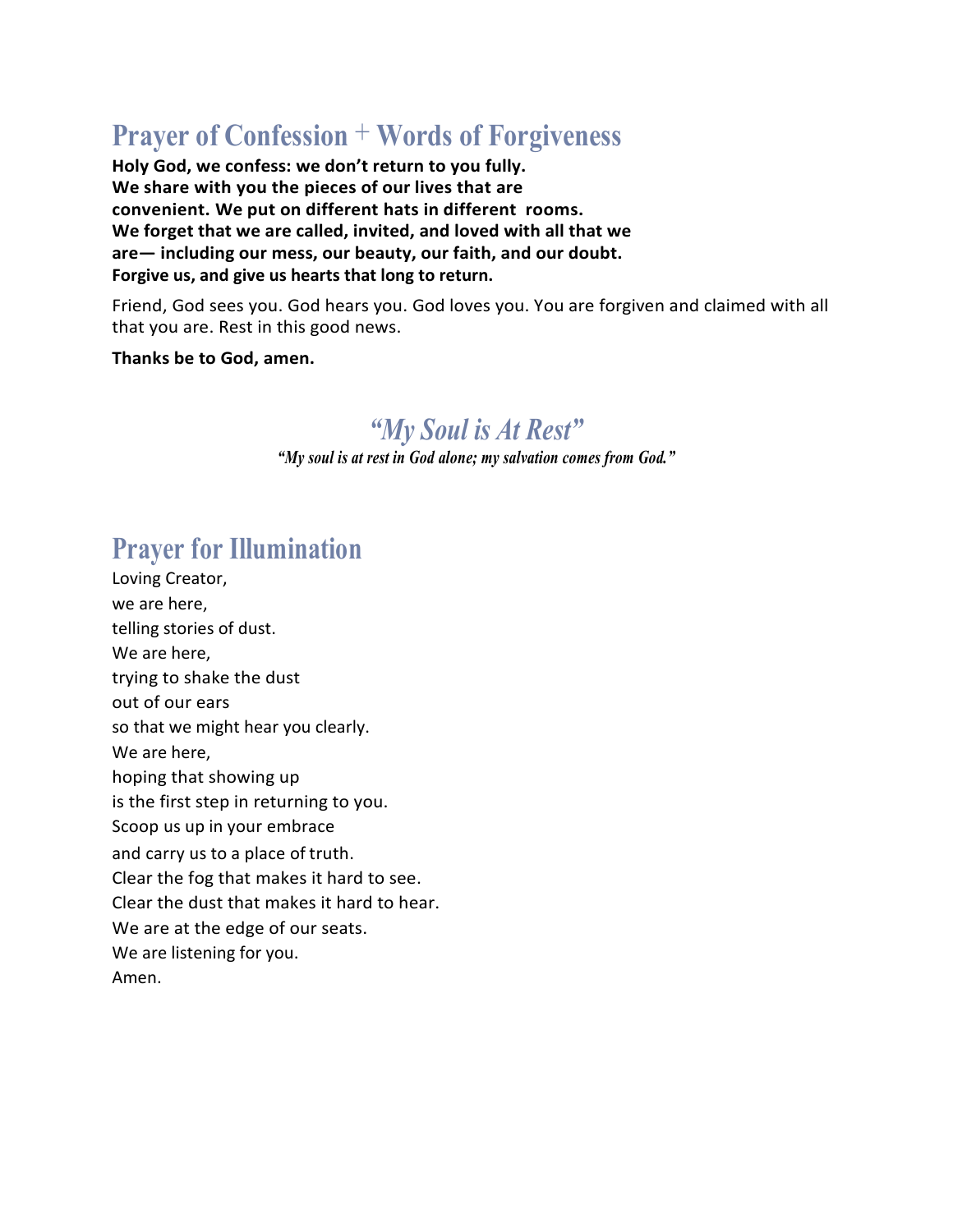## **Scripture**

Isaiah 58:1-12

## *"O Lord, Hear My Prayer"*

*O Lord, hear my prayer. O Lord hear my prayer. When I call an-swer me. O Lord, hear my prayer. O Lord hear my prayer. Come and lis-ten to me.*

Matthew 6: 1-6, 16-21

## *"O Lord, Hear My Prayer"*

*The Lord is my song;. The Lord is my praise:. All my hope comes from God. The Lord is my song;. The Lord is my praise:. All my hope comes from God.*

## **\*Imposition of Ashes**

## **The Lord's Supper**

## **Invitation to the Table**

Jesus has always been one to invite.

He said, "Drop your nets and follow me." He said, "Let the little children come." He said, "Stand up from your mat, you are healed." Jesus has always been one to invite, and that has not changed.

So friends, we are invited to this Table. Each and every one of us—with our doubts, our fears, our scars, our joy, our dreams, our hopes, our questions—we are invited to God's table.

And here we will be met. Here we will be fed. Here we are given a taste of an expansive life that is full to the brim with love, overflowing with joy.

So come. Not because we must, but because we can.

Come. We are invited. This Table is for us.

## **Great Prayer of Thanksgiving**

God who knows us, we are amazed by you. Your love never runs out, your hope never runs dry, your joy never gives up. We wish that we could be more like you in that way.

In a world that loves scarcity, your abundance is shocking.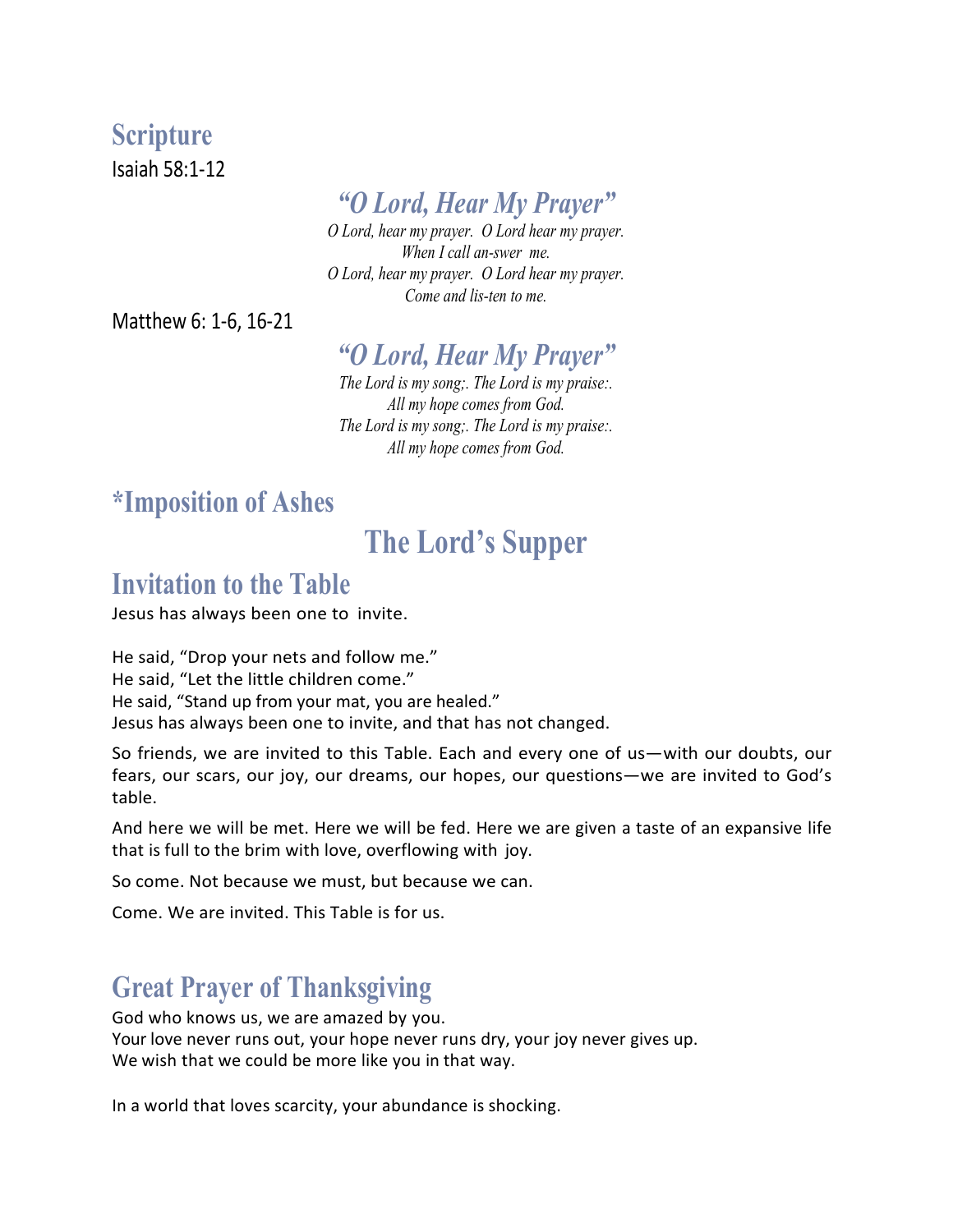In a world that knows fear, your joy is compelling. In a world that knows anxiety, your peace is captivating. We long for these things.

So today we ask you—be with us.

Be with us when compassion fatigue rears her head. Be with us when stress makes it hard to breathe. Be with us when self-doubt pushes in close. Be with us when exhaustion becomes constant or when loneliness becomes our primary language. Be with us, and show us the way to the life you long for us. Show us a life of expansive faith. Show us a life of overflowing joy. Show us a life of absorbing beauty.

Show us a life of engrossing purpose.

Show us a life that is as honest, and rich, and meaningful as the one Jesus led.

And until that expansive and holy day, we will continue to gather at this Table. Until that day we will continue to look for you in our midst.

So pour out a double portion of yourself onto this bread and cup so that we might catch a glimpse of your goodness.

God, we are amazed by you.

Your love never runs out, so bring that never-ending love here.

Together we pray:

### Our Father. . .

Continue with the Lord's Prayer in the language and wording most familiar to you.

## **Breaking of the Bread**

## **Communion**

## **Prayer After Communion**

## *"Come Fill Our Hearts with Your Peace"*

*Come and fill our hearts with your peace. You a-lone, O Lord, are ho-ly. Come and fill our hearts with your peace. Lo-rd Pri-nce of Peace.*

## **Benediction**

*\*All who wish to do so may stand*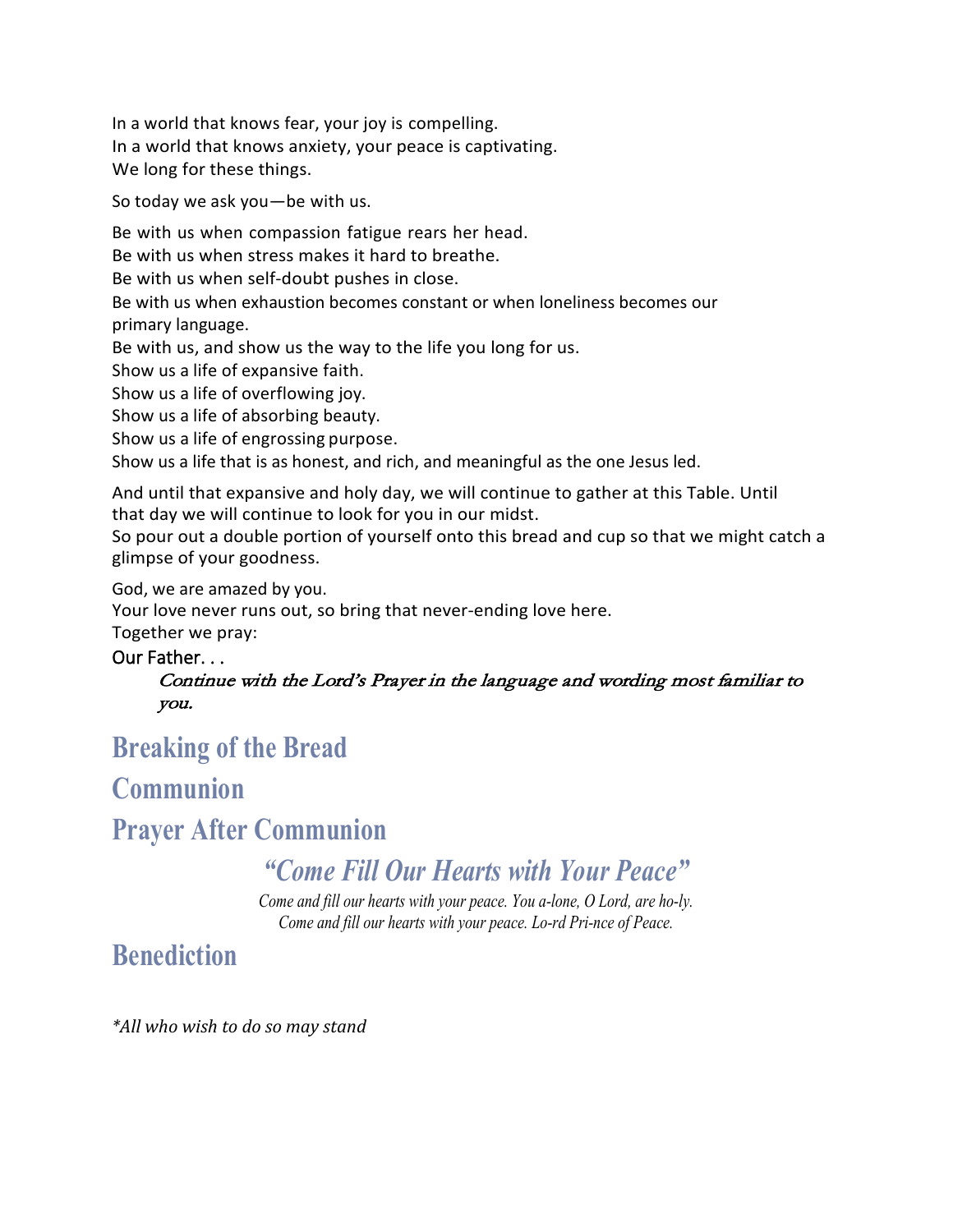*Words/images are signposts that point us to God; yet these words/images are not God. Realizing words have power, every effort is made to use inclusive, expansive language for God. You are invited to substitute word/images that are most comfortable for you during this time of worship.*

*A special welcome to our guests. Your presence among us is a gift to our beloved community. We trust God will draw you back to God's home—here at First Presbyterian Church of Monroe. Would you give us the privilege of connecting with you by signing a pew card and placing it in the offering plate?*





### **Attributions**

Cover Image used with permission: sanctifiedart.org

Excerpt from "On My Way" used with permission: Written by: Rev. Sarah Speed| sanctifiedart.org

"God loves the Real You" Prayer used with permission. Written by: Rev. Sarah Speed| sanctifiedart.org

Liturgy used/adapted with permission. Written by: Rev. Sarah Speed| sanctifiedart.org

#### **Music**

"Na da Te Turbe" **©**1986, 1991 Les Presses de Taizé, GIA Publications, Inc. Words and music used with permission under ONE LICENSE #A-737704 All rights reserved. Permission to podcast/stream obtained from ONE LICENSE, License #A-737704. All rights reserved.

"My Soul is at Rest", GTG 843. TEXT: Taizé Community, 1984. MUSIC: Jacques Berthier, 1981. Text and Music © 1991 Les Presses de Taizé, GIA Publications, Inc. Words and music used with permission under ONE LICENSE #A-737704 All rights reserved. Permission to podcast/stream obtained from ONE LICENSE, License #A-737704. All rights reserved.

"O Lord Hear My Prayer". GTG 471. TEXT: Taizé Community, 1982, 1991. MUSIC: Jacques Berthier, 1982. Text and Music © 1982 Les Presses de Taizé, GIA Publications, Inc. Words and music used with permission under ONE LICENSE #A-737704 All rights reserved. Permission to podcast/stream obtained from ONE LICENSE, License #A-737704. All rights reserved.

"Come and Fill Our Hearts", GTG 466.. TEXT and MUSIC: Jacques Berthier, 1982. Text and Music © 1991 Les Presses de Taizé, GIA Publications, Inc. Words and music used with permission under ONE LICENSE #A-737704 All rights reserved. Permission to podcast/stream obtained from ONE LICENSE, License #A-737704. All rights reserved.